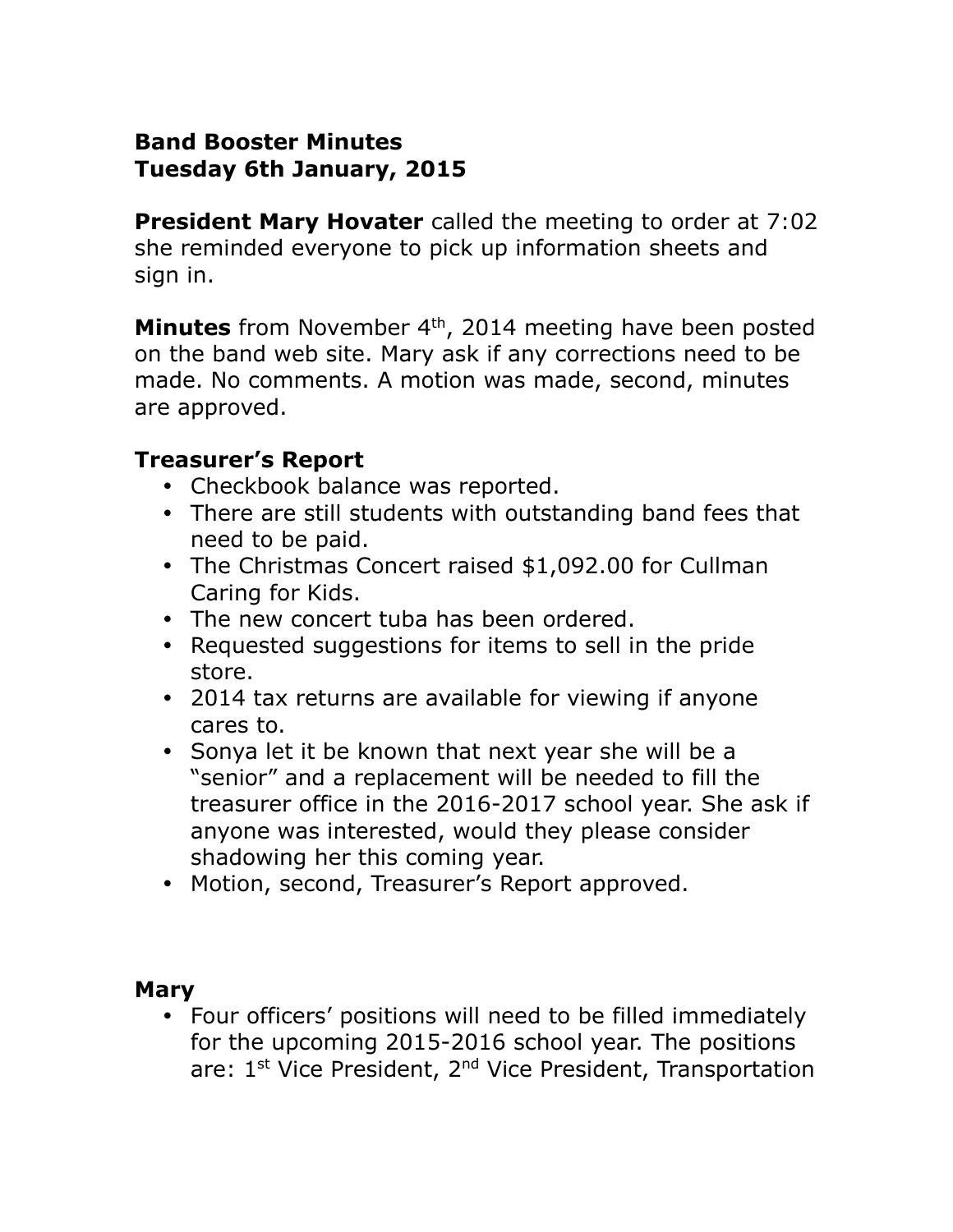Coordinator, and Hospitality Chairman. The two positions of Treasurer and Secretary will be vacated in the 2016- 2017 school year and replacements will be needed at that time.

- The Big Band Dance is February  $6<sup>th</sup>$ . Kathryn Andrews is the chairperson for this event. A signup sheet is going around for refreshment donations. Kathryn can be contacted at 256.347.0188.
- Terri Sellers has set Tuesday, January  $13<sup>th</sup>$  @ 6:30 to help clean up and organize the concession stand. Volunteers are needed.
- We will be purchasing some new coolers to use for water ONLY.
- Latonya Boike; less than ten uniforms still need to be turned in. Some of the female students need to have their formal attire hemmed. If they will bring them back in to her she will help with this.
- Jackie Burnham; MPA is the next scheduled event that chaperones will be needed for. This is an all-day event.
- Transportation, Mrs. Stringer is not in attendance.
	- $\triangleright$  The band truck is in need of \$3,500.00 \$4,000.00 in repairs. Mr. Smith has requested that the school board help with this cost since the system uses the vehicle for various occasions during the school year. Mr. Smith will inform us of their decision as soon as it has been made.
- Kathryn McLeroy; The Big Band Dance is coming up. If you take pictures at this event, please send them along with any other photos you might have taken during the year to me.

#### **Mrs. Bean**

- Thank you to the parents that helped with the students during the Christmas Concert.
- Thank you to the CHS Band members who attended the CMS after school rehearsals in December, they served as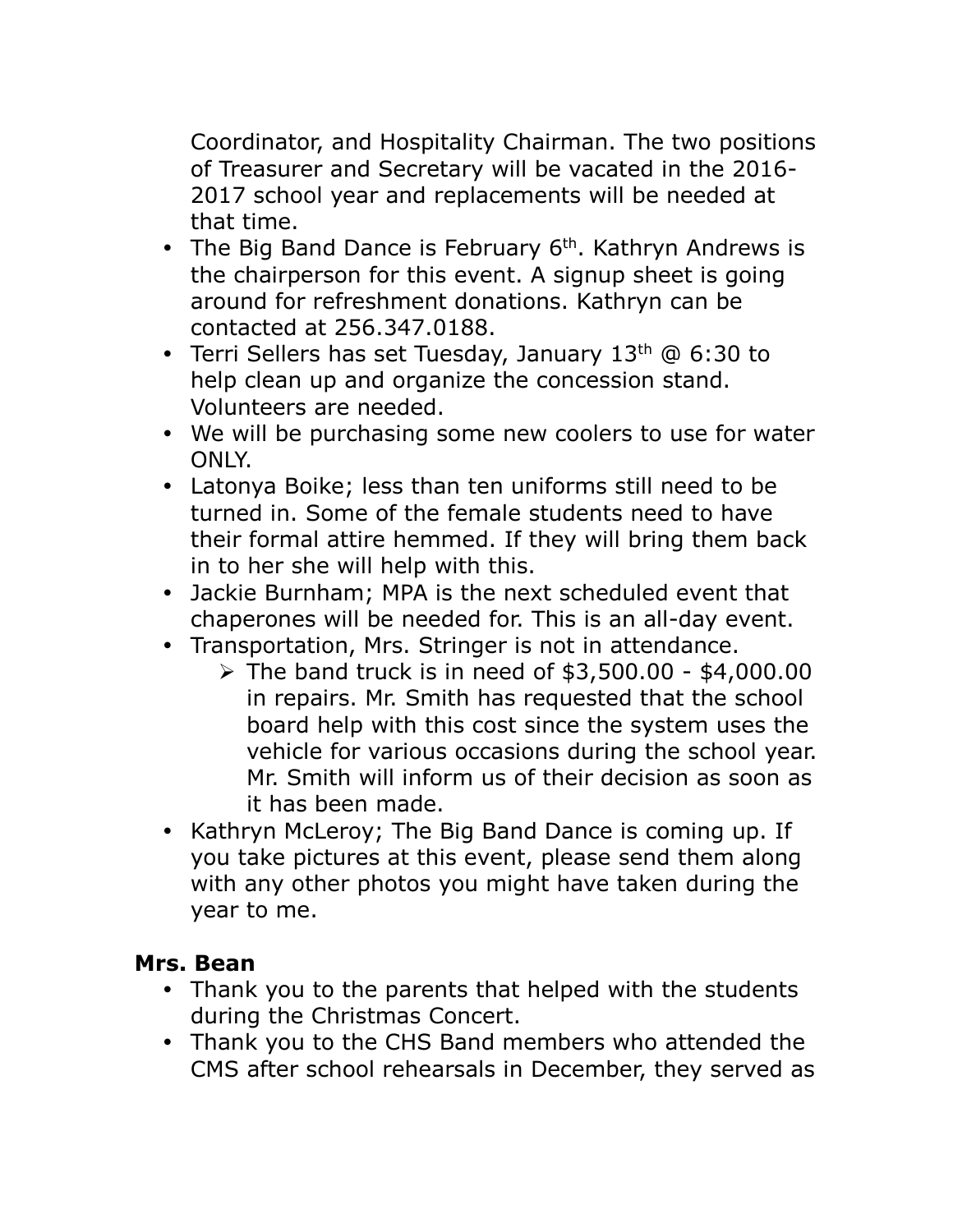outstanding mentors to these young students.

- The next box top mail in date is April. Please continue to save and turn in box tops.
- "Band Card" sales were a great success, \$4,920.00 was raised.
- The new tempani set is in, please stop by the band room and see them.
- Sign up for text message alerts; Advanced Band text @aec4 to 4242475788, Beginning Band text @123band to 4242475788
- All County Band is coming up January 16th and 17th, registration fee of  $$10.00$  is due by January 9<sup>th</sup>.
- January is all about SCALES, SCALES, SCALES !!

# **Mr. McDowell**

- One adjustment to the calendar. February 21 $st$  is The Alabama Day of Percussion @ UAH, no details as of yet. The only cost to the students will be their lunch.
- April  $16<sup>th</sup>$  will be Dinner with the Drumline, we will again have the Soup Off.

# **Mr. Smith**

- The calendar is for January through April.
- All County registration deadline is Friday, January 9th (went over the particulars of the event)
- The rest of the calendar remains the same.
- Ignore AMEA during January
- Big Band Dance, February  $6<sup>th</sup>$ . Cost \$6.00 for individual and \$10.00 for couples.
- After school symphonic practice gears up in February.
- MPA is one day, all day. As soon as we get our date assignment I will pass the information on. If our performance date assignment ends up being March 3rd, we may need to change the date of the booster meeting